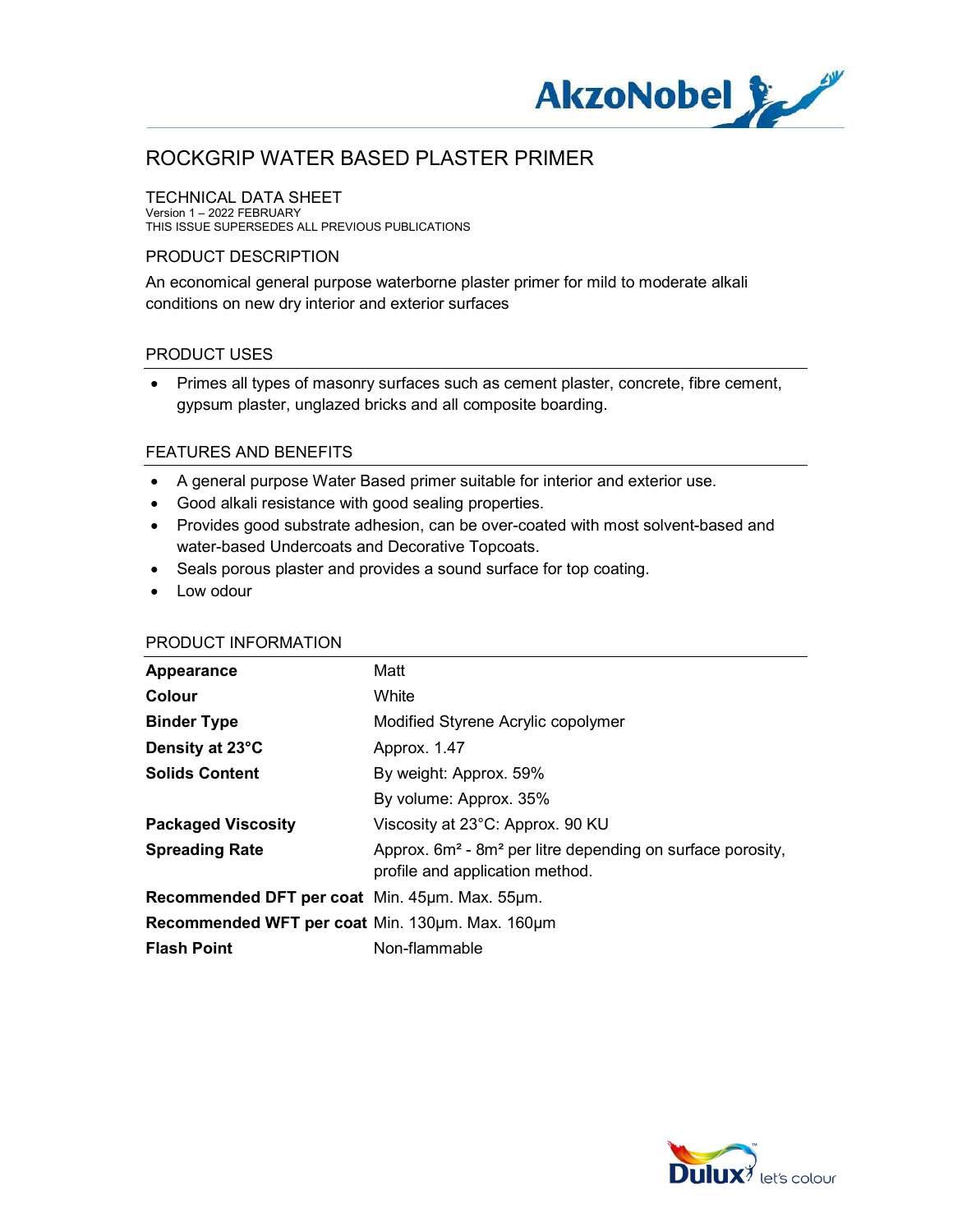

## APPLICATION INFORMATION

| Mixing                | Stir until homogeneous with a flat paddle.                                                                                                                                                          |
|-----------------------|-----------------------------------------------------------------------------------------------------------------------------------------------------------------------------------------------------|
| Surface conditions    | Surface Temperature between 10 - 35°C. Relative Humidity<br>between 10 - 85 % OR 2°C above dew point minimum.                                                                                       |
| Application methods   | Brush, roller or spray application                                                                                                                                                                  |
| Thinner               | Thinning not recommended. Ready for use after thorough<br>stirring. Water if required for spraying to maximum of 5 -<br>10% of product volume.                                                      |
| <b>Drying Time</b>    | Touch dry 1 hour at 23°C.                                                                                                                                                                           |
| <b>Recoating Time</b> | 4 hours at 23°C (Drying times will be extended during cold,<br>wet or humid conditions.)                                                                                                            |
| Cleaning of equipment | After use, remove as much product as possible, and then<br>clean immediately with water.                                                                                                            |
| <b>Substrates</b>     | Suitable for cement plaster, gypsum plaster, concrete, fibre<br>cement, unglazed bricks and various composite boards.                                                                               |
| Precautions:          | Do not apply during cold (below 10°C) or wet weather.                                                                                                                                               |
|                       | Not suitable as a primer for metal surfaces.                                                                                                                                                        |
|                       | Not suitable for direct application to powdery or friable<br>surfaces whether previously painted or not.                                                                                            |
|                       | Not suitable for application to non-porous substrates.                                                                                                                                              |
|                       | Not designed to withstand natural weathering. It should be<br>over coated within 48 hours. If left uncoated for extended<br>periods, sanding will be required before application of the<br>topcoat. |
| <b>Coats Required</b> | New work 1 coat, a 2 <sup>nd</sup> coat may be required on very<br>absorbent surfaces                                                                                                               |
| <b>Top Coating</b>    | Can be over coated with most Rockgrip decorative finishes.                                                                                                                                          |

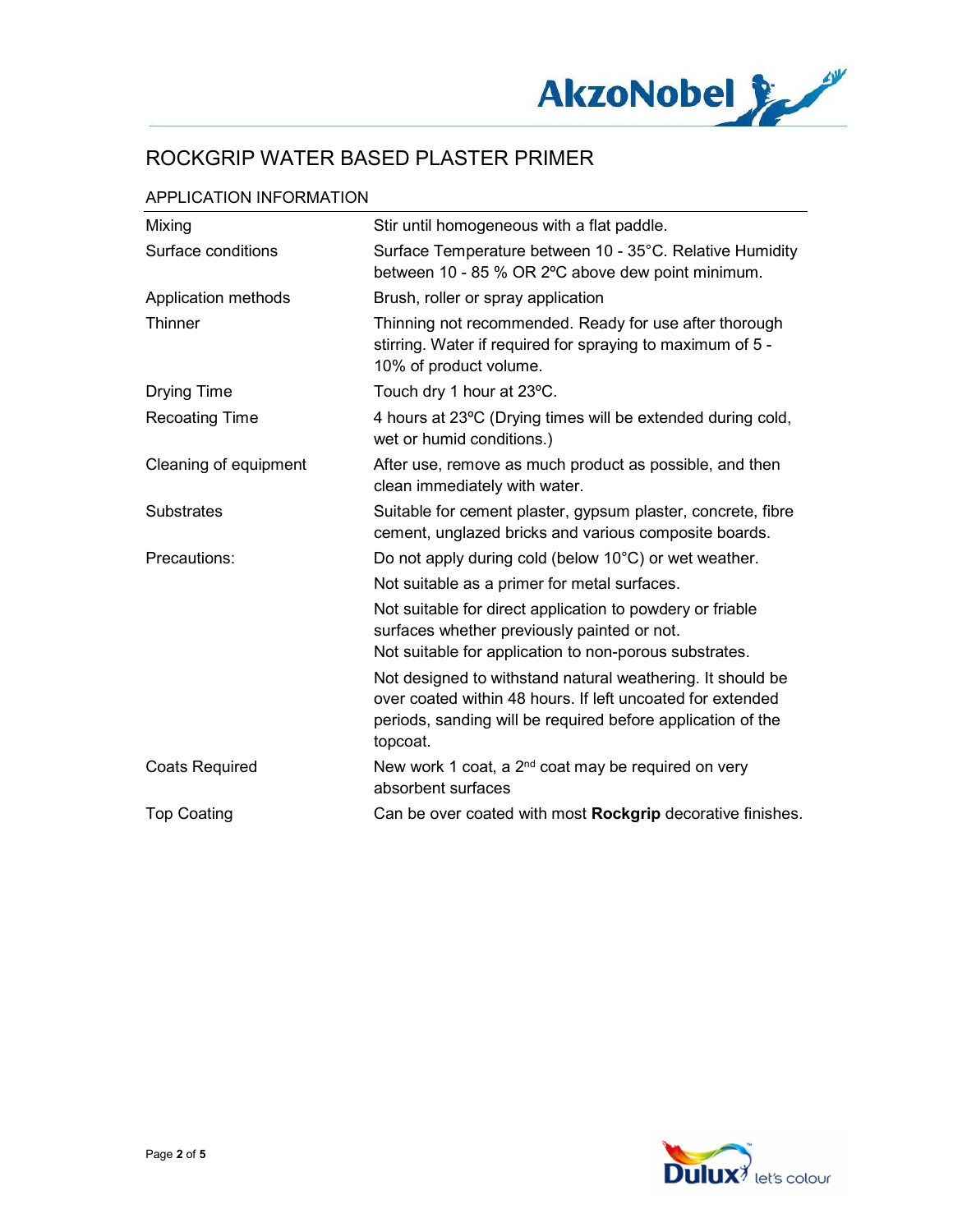

## SURFACE PREPARATION

Plaster sand should comply with SABS 1090 requirements. Plaster mix must be applied at a minimum thickness of 10mm, curing to a hard and sound finish, free of soft and friable material. MPA strength must comply with SABS 0164-1 (10MPA=2, 6:1 and 5MPA=4:1).

Ensure that surfaces are sound and free from dust, oil, grease, dirt, and debris. Remove whatever powdery residues can be brushed off with a stiff brush. Surfaces must be thoroughly dry - no more than 12% moisture content.

#### NEW SURFACES

### Cement Plaster (non-friable), Composite Boards, Fibre Cement and Unglazed Bricks

- Fresh plaster should be allowed one week drying for every 5mm thickness; and longer in cold or damp weather.
- Remove any loose particles and laitance by most suitable means. Soft, under bound, friable surface including pointing mortar need to be removed and repaired to a sound condition.
- Spot-prime metal strips and nail heads with appropriate metal primer.
- For very absorbent surfaces more than one coat Rockgrip Water Based Plaster **Primer** could be required to achieve correct binding and sealing properties.

## Gypsum Plaster - Interior

- Newly applied Gypsum Plaster can present variable surface finishes based on the application method, the quality and type of gypsum plaster used. This can present variability in the finish of the applied gypsum in terms of surface hardness, texture and porosity. This may require added attention during priming.
- Ensure the gypsum plaster is sound, non-friable, applied and cured as per the manufacturer's specifications.
- After wiping down the gypsum plaster, no chalky powder should remain on the surface.
- If the gypsum is sound, apply a single coat **Rockgrip Water Based Plaster Primer.**
- As gypsum plaster is a very porous surface, adsorption of the plaster primer may occur. To test for this, wipe a black cloth over the dried Rockgrip Water Based Plaster **Primer** to test its integrity. If a white residue is found on the back of the cloth, apply 1 to 2 further coats of Rockgrip Water Based Plaster Primer to achieve the correct binding and sealing properties.

#### Concrete

 Remove any uncured cement, grease, and mould- release agents by high-pressure water blast, or wash with a strong solution of **Dulux Pre-Paint Sugar Soap**. Rinse off thoroughly with clean water and allow drying.

SURFACE PREPARATION

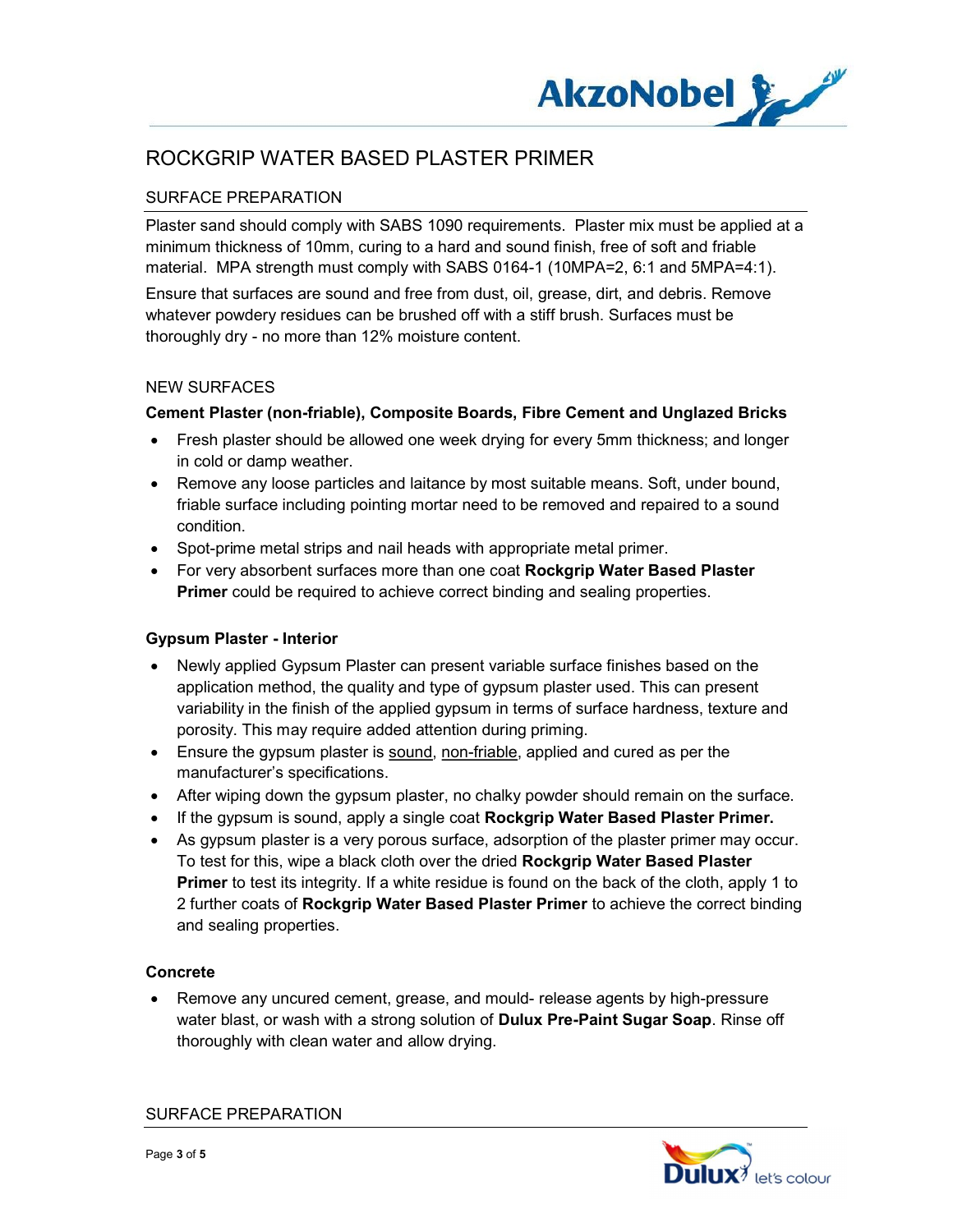

## PREVIOUSLY PAINTED SURFACES

### Old Paint in Poor Condition

- Completely remove all loose and flaking paint.
- Remove oil, grease dirt or any other contaminants with Dulux Pre-Paint Sugar Soap/water solution and allow drying.
- Friable surfaces must be removed and repaired.
- Chalked surfaces must be thoroughly brushed or prepared with high pressure water cleaning. NOTE: Rockgrip Bonding Liquid or Dulux Bonding Liquid, which is unpigmented, is preferred as alternative to Rockgrip Water Based Plaster Primer for correctly prepared chalky surfaces (non-friable) as it has the ability to penetrate further into the surface.
- Mould instructions. To kill lichen and algae growth, scrub with one of the following solutions: either 4:1 water/chlorine, or 4:1 water/sodium hypochlorite. Ensure that the areas are completely saturated, and allow the solution to react for a minimum of 4 hours. Rinse the complete surface thoroughly with clean water and allow drying.
- Prime all exposed areas. For very absorbent surfaces more than one coat Rockgrip Water Based Plaster **Primer** could be required to achieve correct binding and sealing properties.

#### FILLING

Fill all imperfections with the appropriate **Dulux Pre-Paint** filler and spot prime filled areas with Rockgrip Water Based Plaster Primer once the crack filler has dried properly. Failure to do this will result in uneven sheen levels between the repaired and normal areas.

#### HEALTH AND SAFETY INFORMATION

This product contains no added lead. Avoid contact with skin or eyes. Keep out of reach of children. If accidently swallowed, seek medical advice immediately and show this container to the doctor. Dry sanding, flame cutting and/or welding of the dry paint film will give rise to dust and/or hazardous fumes. Wet sanding should be used wherever possible.

If exposure cannot be avoided by the provision of local exhaust ventilation, suitable respiratory protective equipment should be used. Do not empty into drains or watercourses.

Ensure good ventilation during application and drying. It is recommended to use suitable protective clothing and equipment. To avoid the risk of spillage, always store and transport containers in a secure upright position. Refer to Material Safety Data Sheet for complete information.